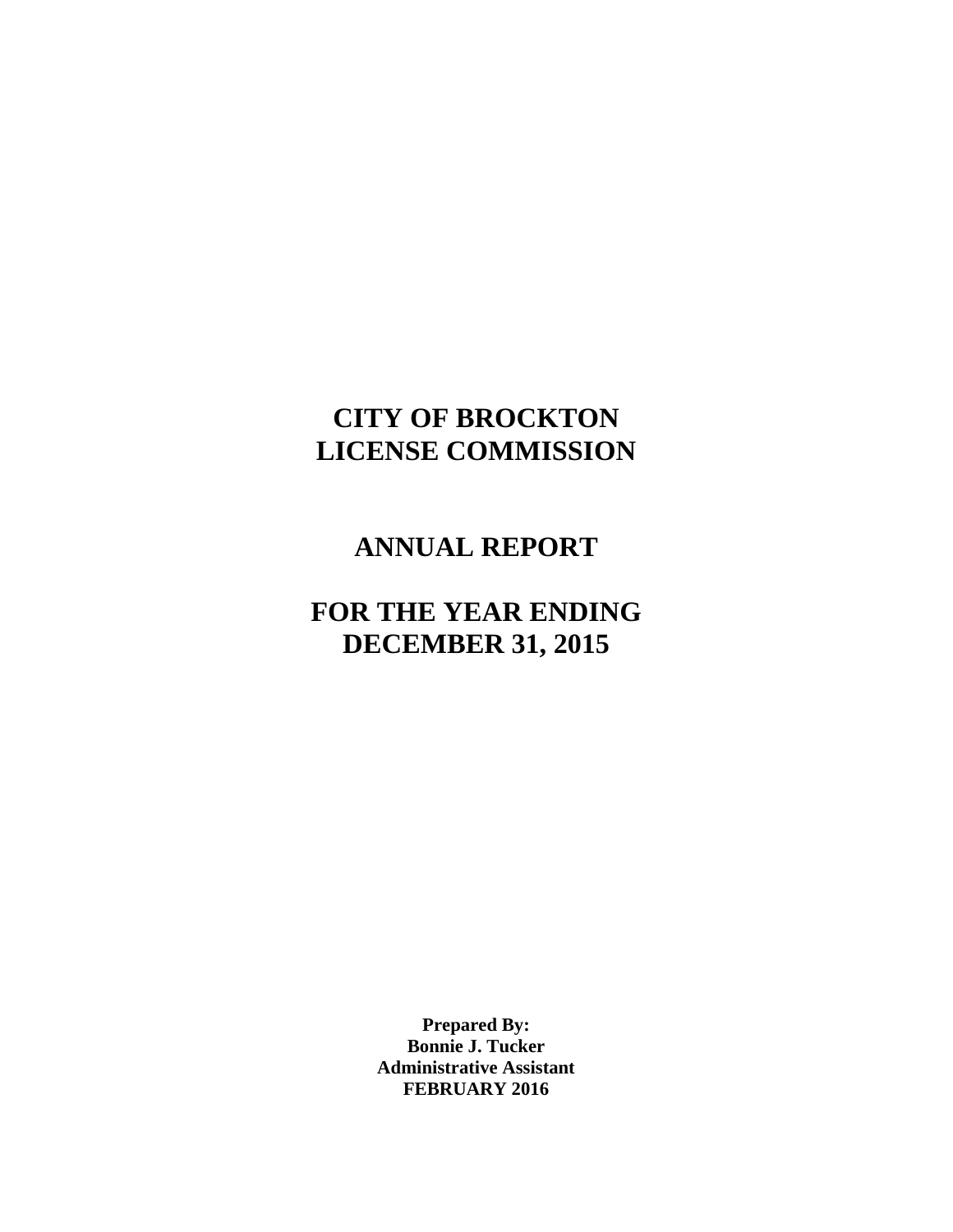# **SCHEDULE OF FEES 2015**

| <b>RESTAURANT:</b>                                       | All Alcoholic Beverages<br>Wine and Malt Beverages                           | \$2,500.00<br>1,600.00     |  |  |  |  |  |  |
|----------------------------------------------------------|------------------------------------------------------------------------------|----------------------------|--|--|--|--|--|--|
| <b>HOTEL:</b>                                            | All Alcoholic Beverages                                                      | 4,500.00                   |  |  |  |  |  |  |
| <b>GENERAL ON-PREMISE:</b>                               | All Alcoholic Beverages                                                      |                            |  |  |  |  |  |  |
| <b>CLUB:</b>                                             | All Alcoholic Beverages                                                      | 2,100.00                   |  |  |  |  |  |  |
| (Categories above - Add 10% for 2:00 a.m. closing hour)  |                                                                              |                            |  |  |  |  |  |  |
| <b>PACKAGE GOODS</b><br><b>STORES:</b>                   | All Alcoholic Beverages<br>Wine and Malt Beverages                           | 2,500.00<br>2,000.00       |  |  |  |  |  |  |
| <b>SPECIAL ONE-DAY</b><br><b>PERMITS:</b>                | All Alcoholic Beverages<br>Wine and Malt Beverages<br>Non-Profit:<br>Profit: | 150.00<br>100.00<br>200.00 |  |  |  |  |  |  |
| <b>COMMON VICTUALER</b>                                  |                                                                              | 100.00                     |  |  |  |  |  |  |
| <b>INNHOLDER</b>                                         |                                                                              | 100.00                     |  |  |  |  |  |  |
| <b>SECOND-HAND MOTOR VEHICLE DEALER</b>                  | 200.00                                                                       |                            |  |  |  |  |  |  |
| <b>LODGING HOUSE</b>                                     |                                                                              | 50.00                      |  |  |  |  |  |  |
| <b>COIN-OPERATED AMUSEMENT DEVICE</b>                    | 100.00<br>Per machine                                                        |                            |  |  |  |  |  |  |
| <b>ENTERTAINMENT:</b>                                    | (Live, Jukebox)<br>(TV, Radio, Stereo - No fee)                              | 100.00                     |  |  |  |  |  |  |
| <b>FORTUNE TELLER</b>                                    |                                                                              | 50.00                      |  |  |  |  |  |  |
| <b>FILING FEES</b><br><b>FILING FEES (LATE RENEWALS)</b> |                                                                              | 100.00<br>100.00           |  |  |  |  |  |  |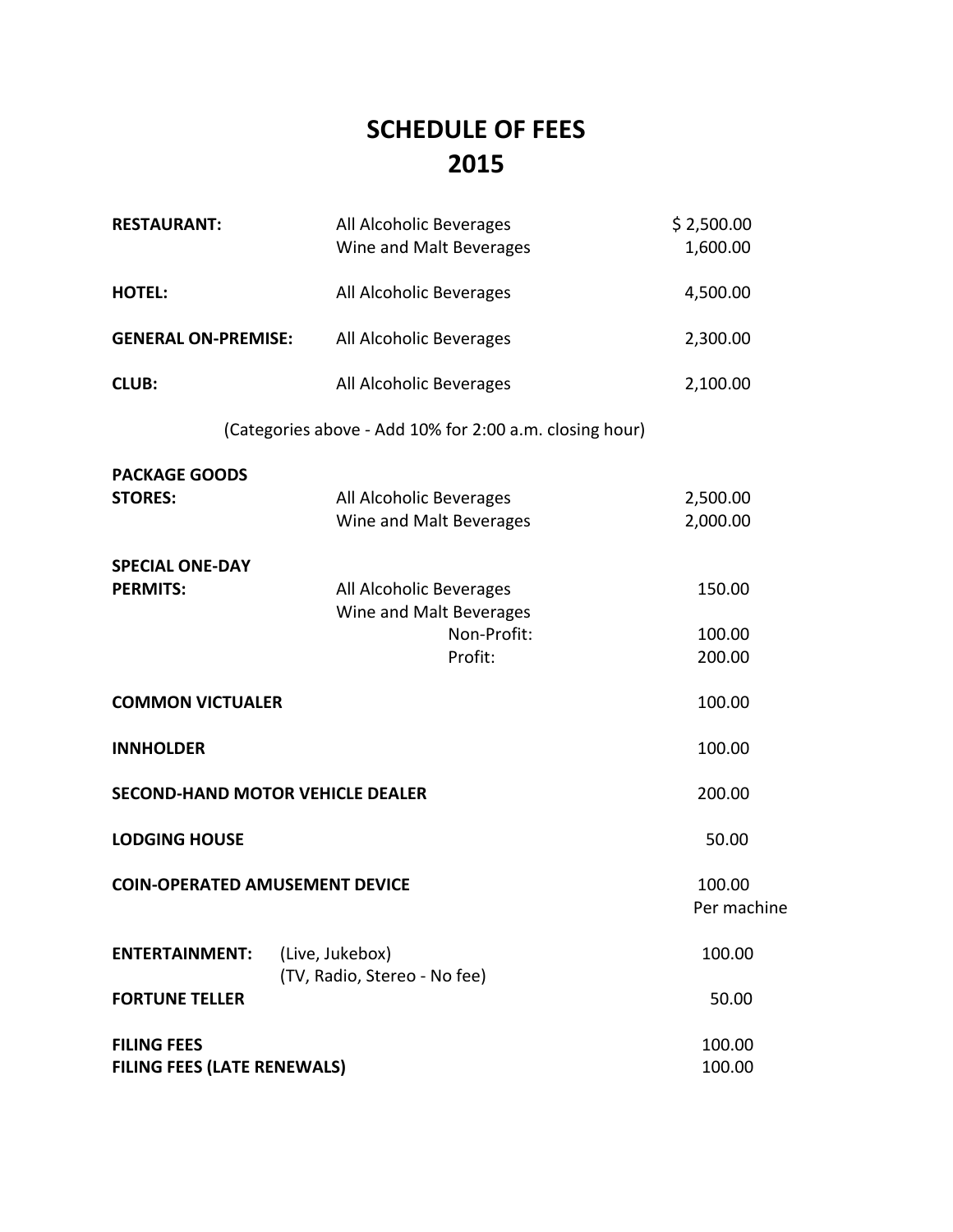## **NUMBER OF LICENSES ISSUED 2015**

### **LICENSES TO SELL ALCOHOLIC BEVERAGES**

| <b>RESTAURANT</b>                         | - All Alcoholic<br>- Wine and Malt                                                                                      | 49<br>6                      |     |
|-------------------------------------------|-------------------------------------------------------------------------------------------------------------------------|------------------------------|-----|
| <b>HOTEL</b>                              | - All Alcoholic                                                                                                         | $\mathbf{1}$                 |     |
| <b>CLUB</b>                               | - All Alcoholic                                                                                                         | 10                           |     |
| <b>GENERAL ON-</b><br><b>PREMISE</b>      | - All Alcoholic                                                                                                         | 4                            |     |
| <b>PACKAGE STORE</b>                      | - All Alcoholic<br>- Wine and Malt                                                                                      | 19<br>18                     |     |
| <b>SPECIAL ONE-</b><br><b>DAY PERMITS</b> | - All Alcoholic<br>- Wine and Malt - Profit<br>- Wine and Malt - Non-Profit<br>- Municipal Golf Course<br>Wine and Malt | 17<br>3<br>4<br>$\mathbf{1}$ | 107 |
|                                           |                                                                                                                         |                              | 25  |
| <b>COMMON VICTUALER</b>                   |                                                                                                                         | 169                          |     |
| <b>INNHOLDER</b>                          |                                                                                                                         | $\mathbf{1}$                 |     |
| <b>SECOND-HAND MOTOR VEHICLE DEALER</b>   |                                                                                                                         | 80                           |     |
| <b>LODGING HOUSE</b>                      |                                                                                                                         | 29                           |     |
| <b>COIN-OPERATED AMUSEMENT DEVICE</b>     |                                                                                                                         | 187                          |     |
| <b>ENTERTAINMENT</b>                      |                                                                                                                         | 68                           |     |
| <b>FORTUNE TELLER</b>                     |                                                                                                                         | $\mathbf 1$                  |     |
|                                           |                                                                                                                         |                              | 535 |

 **TOTAL NUMBER OF LICENSES: 667**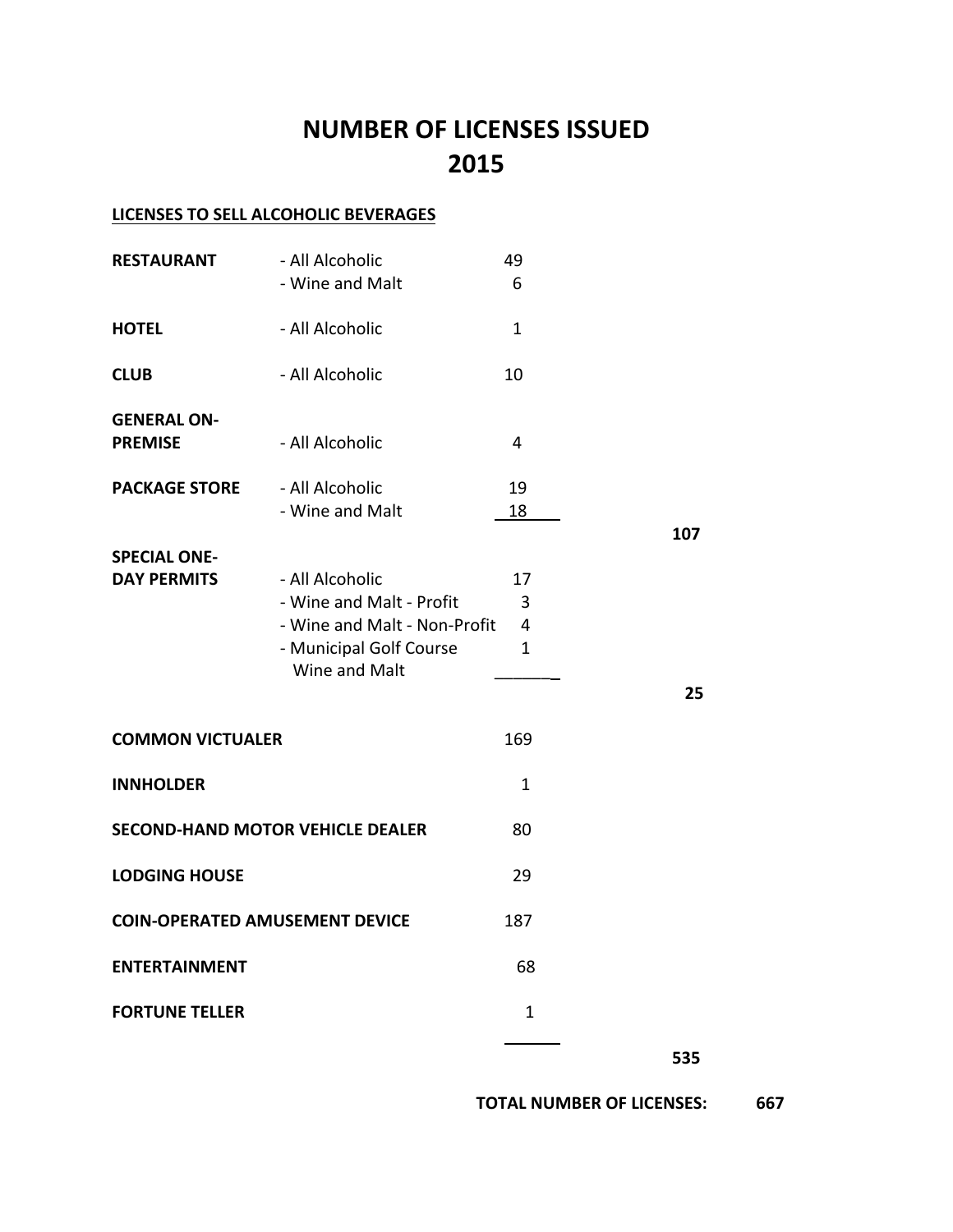### **REVENUE FOR 2015**

#### **LICENSES TO SELL ALCOHOLIC BEVERAGES**

|                                             |                                      |     |                            | <b>TOTAL REVENUE:</b>     | \$326,990.00 |
|---------------------------------------------|--------------------------------------|-----|----------------------------|---------------------------|--------------|
| <b>FORTUNE TELLER</b><br><b>FILING FEES</b> | <b>TOTAL OTHER LICENSE FEES:</b>     | \$  | 50.00                      | \$58,900.00<br>\$5,250.00 |              |
|                                             |                                      |     |                            |                           |              |
| <b>ENTERTAINMENT</b>                        |                                      | \$  | 5,700.00                   |                           |              |
| <b>COIN-OPERATED AMUSEMENT DEVICE</b>       |                                      | \$. | 18,700.00                  |                           |              |
| <b>LODGING HOUSE</b>                        |                                      | \$  | 1,450.00                   |                           |              |
| <b>SECOND-HAND MOTOR VEHICLE</b>            |                                      | \$  | 16,000.00                  |                           |              |
| <b>INNHOLDER</b>                            |                                      | \$  | 100.00                     |                           |              |
| <b>COMMON VICTUALER</b>                     |                                      |     | \$16,900.00                |                           |              |
| <b>OTHER LICENSES ISSUED:</b>               |                                      |     |                            |                           |              |
| <b>TOTAL ALCOHOLIC LICENSE FEES:</b>        |                                      |     |                            | \$262,840.00              |              |
|                                             | Profit<br>Municipal Golf Wine & Malt | \$  | 600.00<br>800.00           |                           |              |
|                                             | Wine and Malt - Non-Profit           |     | $\zeta$<br>400.00          |                           |              |
| <b>ONE-DAY PERMITS</b>                      | All Alcoholic                        | \$. | 2,550.00                   |                           |              |
| <b>PACKAGE</b><br><b>STORE</b>              | All Alcoholic<br>Wine and Malt       |     | \$47,500.00<br>\$36,000.00 |                           |              |
| <b>GENERAL</b><br><b>ON-PREMISE</b>         | All Alcoholic                        | \$. | 9,890.00                   |                           |              |
| <b>CLUB</b>                                 | All Alcoholic                        |     | \$22,050.00                |                           |              |
| <b>HOTEL</b>                                | All Alcoholic                        | \$  | 4,950.00                   |                           |              |
|                                             | Wine and Malt                        |     | \$9,600.00                 |                           |              |
| <b>RESTAURANT</b>                           | All Alcoholic                        |     | \$128,500.00               |                           |              |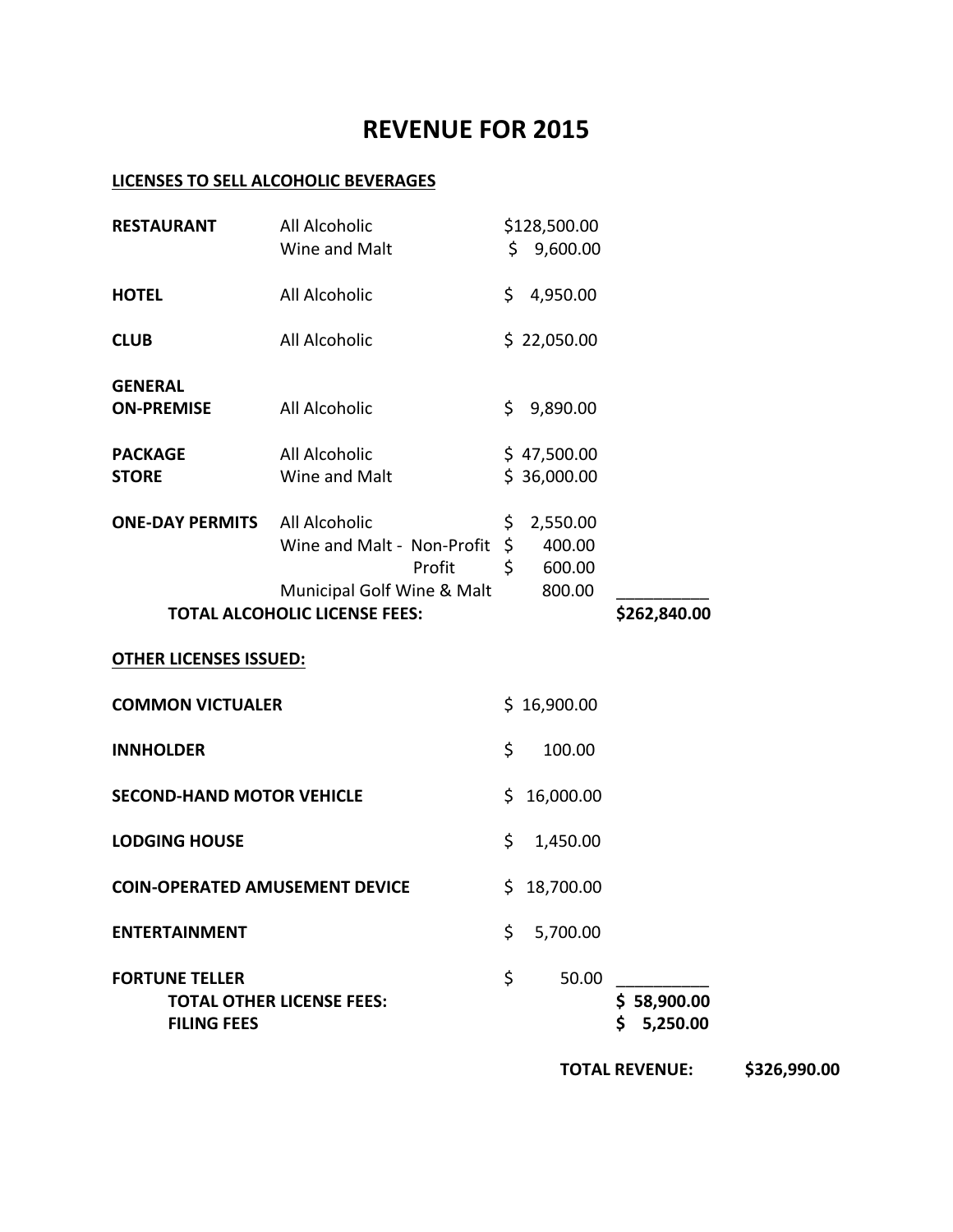### **LICENSE COMMISSIONERS 2015**

Paul D. Sullivan

Bruce G. Dansby (Term expired August 2015)

Scott H. McDuffy

Kathy A. Kenney (Term expired January 2015)

Henry Tartaglia, Chairman

Catherine B. Holbrook, Associate Member (Resigned June 2015)

Paul Merian, Associate Member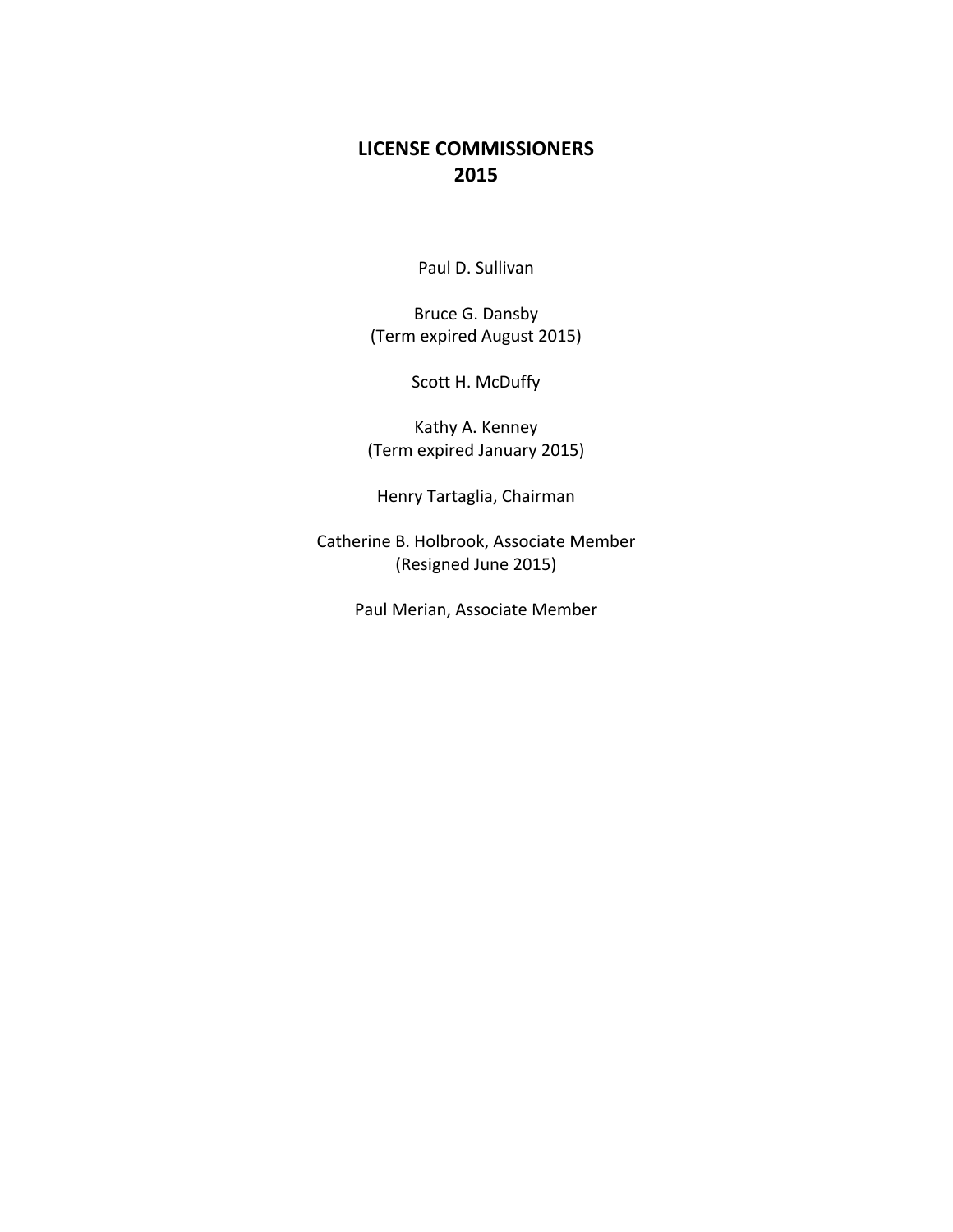### **MEETINGS HELD IN 2015**

#### **Regular Meetings**

January 15, 2015 February 19, 2015 March 19, 2015 April 16, 2015 May 21, 2015 June 18, 2015 July 09, 2015 August 13, 2015 September 17, 2015 October 15, 2015 November 12, 2015 December 10, 2015

### **Special Meetings**

January 22, 2015 January 26, 2015 April 17, 2015 April 30, 2015 May 7, 2015 June 4, 2015 July 6, 2015 July 22, 2015 September 25, 2015 October 7, 2015 December 29, 2015